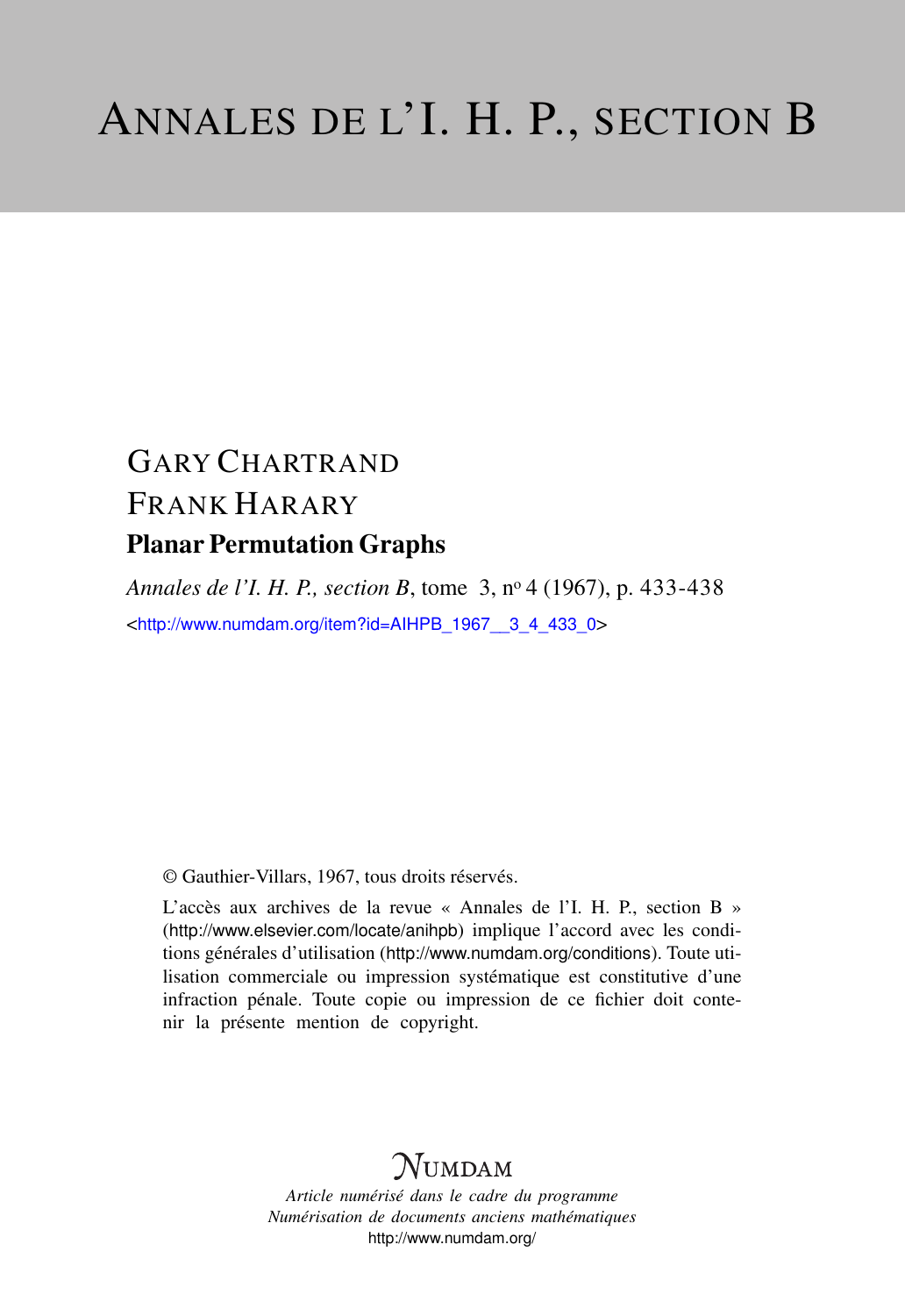### Planar Permutation Graphs (1)

by

Gary CHARTRAND and Frank HARARY

#### INTRODUCTION

One of the best known graphs in all of graph theory is the Petersen graph, shown in Figure 1, named after the Swedish mathematician. Petersen [3] proved that every cubic bridgeless graph contains a I-factor. He also showed that not every such graph is 1-factorable by exhibiting a counterexample which has become classic.



FIG.  $1.$  - The Petersen graph.

This graph consists of two disjoint cycles of length 5 (a pentagon and a pentagram) joined by 5 additional lines. This is made clear in Figure 2 a as we see how the two cycles are linked. This graph is then redrawn in Figure  $2b$  to produce a labeling of the familiar Petersen graph shown in Figure 1.

<sup>(~)</sup> Research supported in part by grants from the U. S. Air Force Office of Scientific Research and the Office of Naval Research.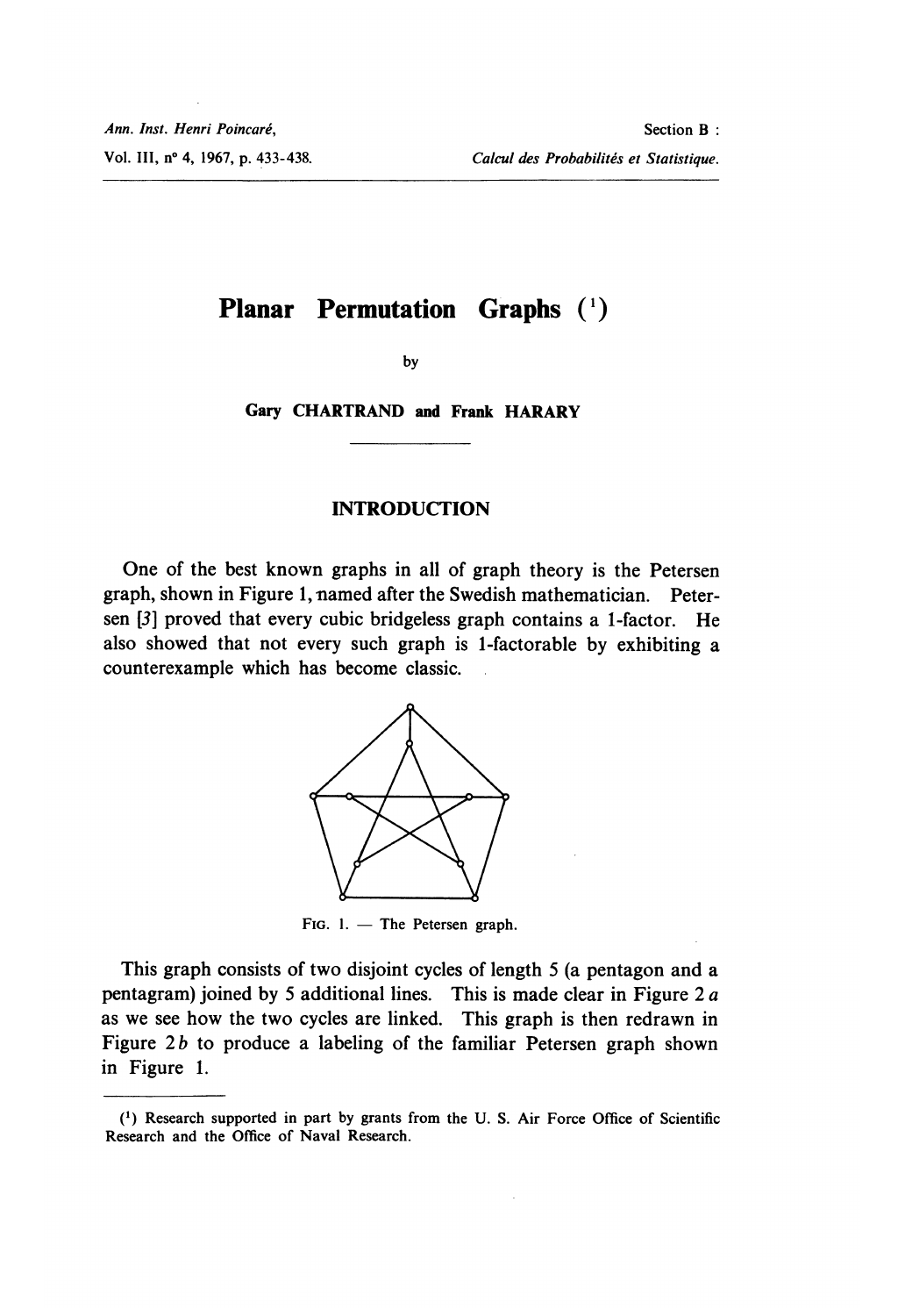

FIG. 2.  $-$  The first permutation graph.

The points of each of the two copies of  $C_5$  (the cycle of length 5) are labeled cyclically 1 through 5, with the points of the exterior cycle joined to the points of the interior cycle according to the rule

$$
\alpha = \begin{pmatrix} 1 & 2 & 3 & 4 & 5 \\ 1 & 3 & 5 & 2 & 4 \end{pmatrix}.
$$

Thus the numbers on the top row of the permutation  $\alpha$  correspond to the exterior cycle and those in the second row to the interior cycle with a point *i* on the exterior cycle joined to a point *j* on the interior cycle if  $\alpha(i) = j$ . Therefore, the Petersen graph can be regarded as two disjoint copies of  $C_5$  joined according to this permutation  $\alpha$ . Looking at the Petersen graph from this viewpoint, we are led to the following, more general concept.

Consider two identical disjoint copies of a labeled graph G with p points. The  $\alpha$ -permutation graph  $P_{\alpha}(G)$  consists of these two copies of G along with p additional lines joining these graphs according to a given permutation  $\alpha$  on  $N_p = \{1, 2, ..., p\}$ . A graph H is a permutation graph if there exists a labeled graph G, having p points, and a permutation  $\alpha$  on the set N<sub>p</sub> such that  $H = P_{\alpha}(G)$ . We note that the graph  $P_{\alpha}(G)$  depends not only on the choice of the permutation  $\alpha$  but on the particular labeling of G as well. In fact, there are four permutation graphs which can be obtained from  $C_5$ : the Petersen graph which is known to be nonplanar (see  $[I]$ ), the pentagonal prism (Figure 3*a*) which is planar, and the two nonplanar graphs in Figure  $3 b$ . Certainly, more than one permutation may result in the same permutation graph; indeed, there are 10 permutations which produce the Petersen graph as there are for the pentagonal prism, and each of the graphs in Figure  $3 b$  can be obtained from 50 permu-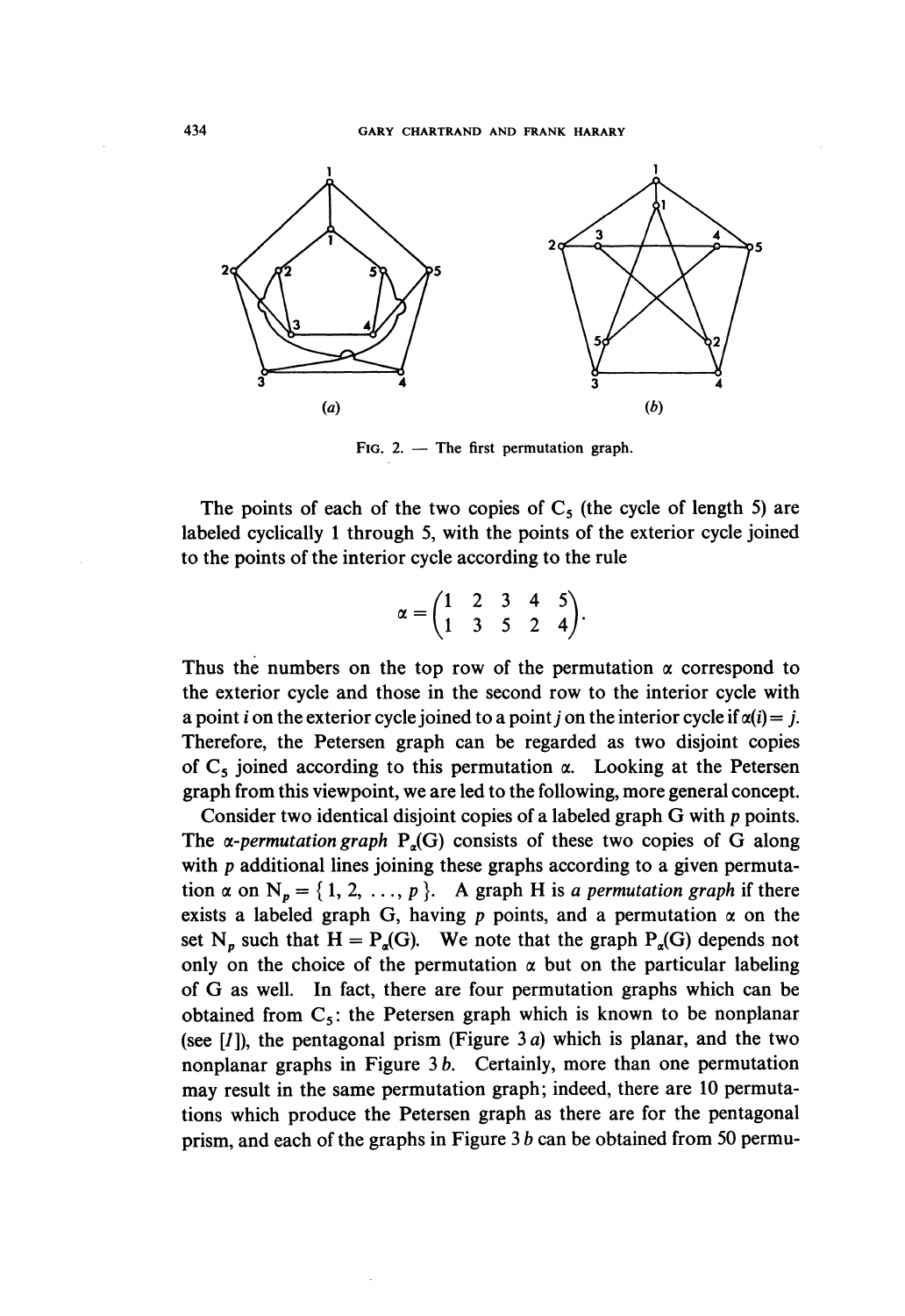

FIG. 3. - The other permutation graphs of  $C_5$ .

tations. For example, if the points of  $C_5$  are labeled cyclically, then the prism results from either the identity permutation or the cyclic permutation  $(1 \ 2 \ 3 \ 4 \ 5)$ .

#### PLANAR PERMUTATION GRAPHS

Although  $C_5$  is obviously planar, we have seen that some permutation graphs of  $C_5$  are planar and others nonplanar. We develop a criterion for a permutation graph of a cycle as well as any other 2-connected graph to be planar.

A graph G is homeomorphic from H if it is possible to insert points of degree two into the lines of H to produce  $G$  (A graph  $G_1$  is homeomorphic with  $G_2$  if there exists a graph  $G_3$  which is homeomorphic from both  $G_1$  and  $G_2$ ). It is convenient to state in the following form the wellknown theorem of Kuratowski [2]. A graph is planar if and only if it contains no subgraph homeomorphic from the complete graph  $K_5$  or<br>from the complete bigraph  $K_{3,3}$ .<br>Given that  $P(G)$  is along it is extend we does that G is also along since

Given that  $P_a(G)$  is planar, it is certainly clear that G is also planar since it is a subgraph of  $P_n(G)$ . Furthermore, G must have the added property that it can be embedded in the plane so that all its points bound some region of G. Without loss of generality, we may assume this region to be exterior. If G did not have this property, then no matter how the points of the two copies of G are joined. in the forming of a permutation graph, at least one of the added lines must cross some line in one of the copies of G so that  $P_a(G)$  would be nonplanar. A connected graph having at least 3 points which can be embedded in the plane so that all its points lie on the exterior region will be called outerplanar. A disconnected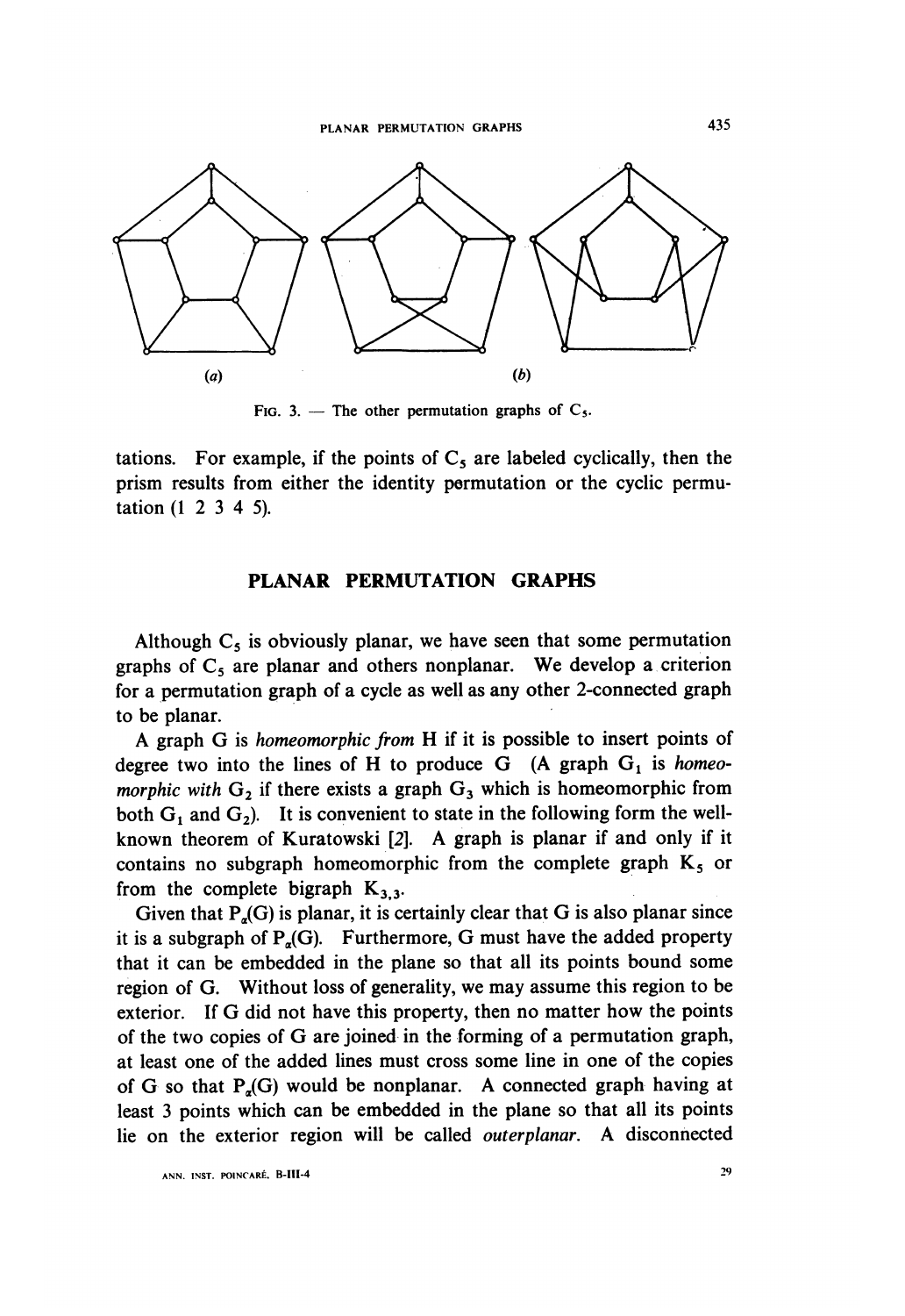graph is considered outerplanar if all its components are. Of course every outerplanar nonseparable graph is hamiltonian. It is easy to see that all graphs with less than 6 lines are outerplanar. While all graphs with 6 lines are planar, there are two connected graphs among them which fail to be outerplanar, namely, the complete graph  $K_4$  and the « thetagraph »  $K_{2,3}$ .



FIG.  $4.$  - The prototypes of non-outerplanar graphs.

THEOREM 1. A graph G is outerplanar if and only if it contains no subgraph homeomorphic from  $K_4$  or  $K_{2,3}$ .

Proof. It is obvious that G is not outerplanar if it contains a subgraph homeomorphic from  $K_4$  or from  $K_{2,3}$ .

To prove the converse, let G contain no subgraph homeomorphic from  $K_4$  or from  $K_{2,3}$  but assume G is not outerplanar. If G is nonplanar, then, by Kuratowski's theorem, it contains a subgraph homeomorphic from  $K_5$  or from  $K_{3,3}$ , so it certainly contains one homeomorphic from  $K_4$ or from  $K_{2,3}$ . Hence, G is planar. Since G is not outerplanar, it must contain a block B with more than two points, which is not outerplanar. Embed B in the plane so that a maximum number of points lie on the exterior cycle Z. Since Z is not hamiltonian, there is at least one point which lies in the interior of  $Z$ . Let  $u$  be a point interior to  $Z$  which is adjacent to a point  $v_1$  on Z. Since B is a block, deg  $u \ge 2$ . Hence, there is a path P from  $u$  to some other point  $v_2$  on Z. There are two cases to consider.

#### Case 1. Points  $v_1$  and  $v_2$  are consecutive on Z.

In this case, some point of P different from  $v_2$  must have degree at least 3; otherwise, the path could be transferred outside of  $Z$  to produce a planar embedding of B having a longer exterior cycle. Thus, there is a path from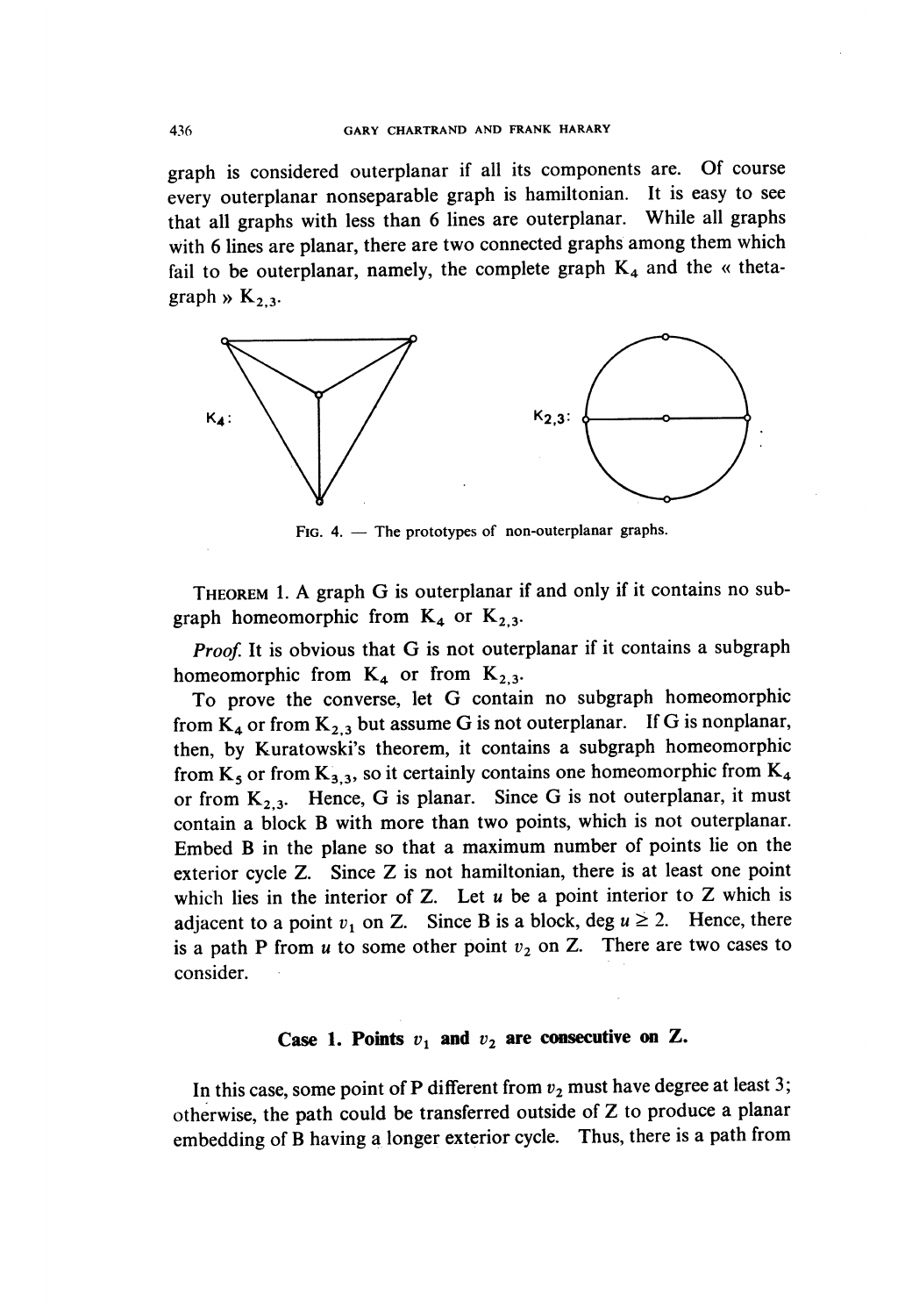a point of P, say w, to a point  $v_3$  of Z not containing any other point of P (See Figure 5a). The lines of Z and the 3 paths from w to Z induce a subgraph of B homeomorphic from  $K<sub>4</sub>$ .

#### Case 2. Points  $v_1$  and  $v_2$  are not consecutive on Z.

Clearly, the lines of Z and those of the path through u from  $v_1$  to  $v_2$ constructed in Case 1 induce a subgraph homeomorphic from  $K_{2,3}$  (see Figure  $5b$ , completing the proof.



FIG. 5. - Homeomorphs of  $K_4$  and  $K_{2,3}$ .

We now return to the Petersen graph and ask which permutations applied to a given cycle or, more generally, to a given nonseparable outerplanar graph G result in a planar permutation graph. This may depend on how G is labeled. Since G is outerplanar, it can be embedded in the plane so that its exterior cycle Z is hamiltonian. If we label the points of Z cyclically, 1 through p, then we say that G is « cyclically labeled ». It is convenient to assume that every nonseparable outerplanar graph is cyclically labeled. One sees that every nonseparable outerplanar graph has 2p cyclic labelings, p labelings of the points in cyclic clockwise order and p more counterclockwise.

Obviously, the number of ways of constructing a planar permutation graph from two disjoint copies of a nonseparable outerplanar graph with p points is the same as that of obtaining a planar permutation graph